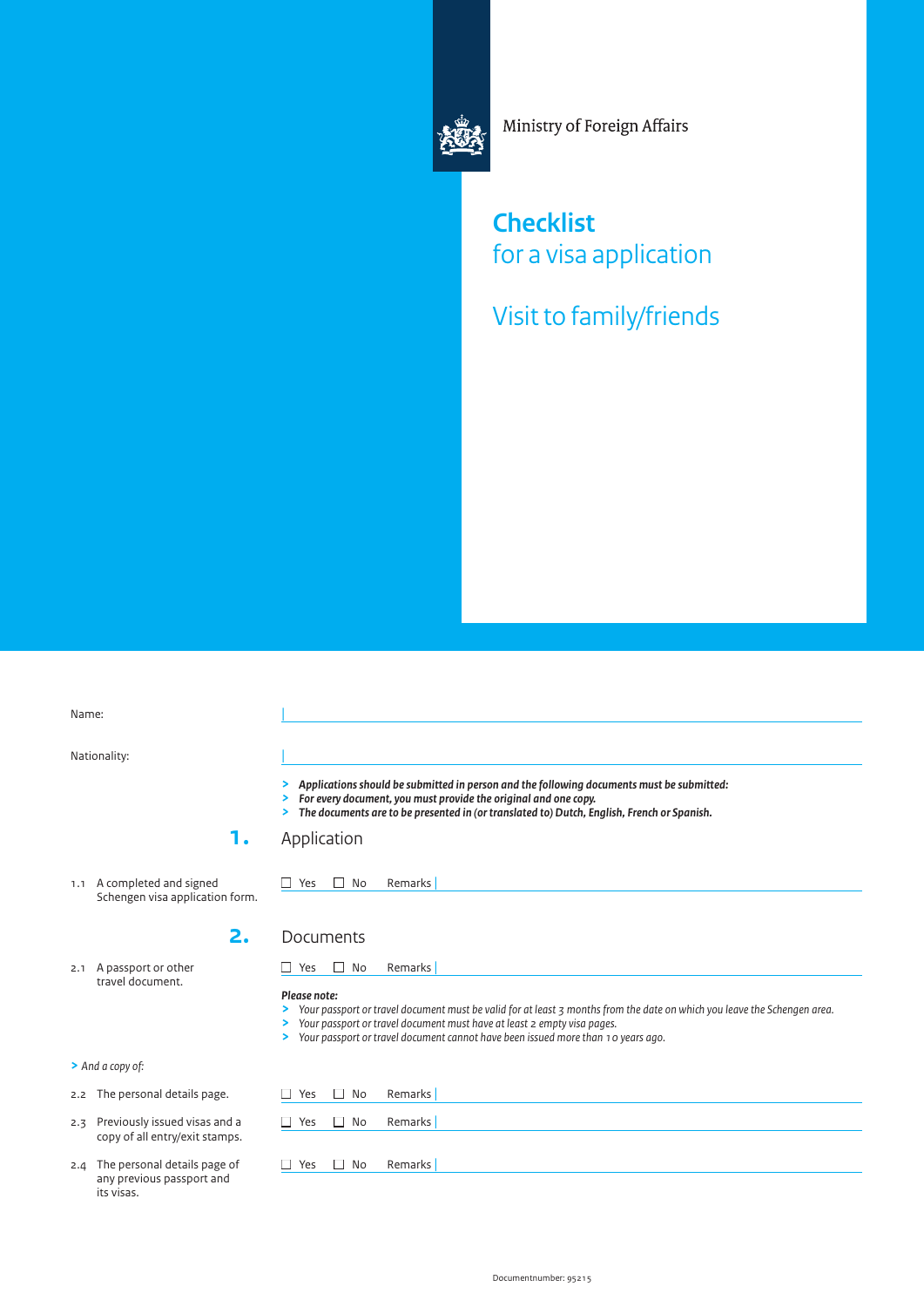## **2** from 3

**>** *If you are applying for a Schengen visa for a minor who will be travelling alone or with only (with only 1 parent) 1 parent, please submit the following documents:*

|  | 2.5 An extract of the minor's                                                                                                                                                                                                                    | Yes            | No<br>$\Box$    | Remarks                                |                                                                                                                                                                                                   |
|--|--------------------------------------------------------------------------------------------------------------------------------------------------------------------------------------------------------------------------------------------------|----------------|-----------------|----------------------------------------|---------------------------------------------------------------------------------------------------------------------------------------------------------------------------------------------------|
|  | birth certificate.                                                                                                                                                                                                                               |                |                 |                                        |                                                                                                                                                                                                   |
|  | 2.6 An identity document bearing<br>the parents' signature<br>(1 document for each parent).                                                                                                                                                      | $\Box$ Yes     | $\Box$ No       | Remarks                                |                                                                                                                                                                                                   |
|  | 2.7 A declaration of consent from<br>both parents, stating that the<br>minor can travel.                                                                                                                                                         | $\Box$ Yes     | $\Box$ No       | Remarks                                |                                                                                                                                                                                                   |
|  | 2.8 If relevant: a court judgement<br>stating which parent has been<br>allocated parental responsibility<br>for the minor.                                                                                                                       | $\Box$ Yes     | $\Box$ No       | Remarks                                |                                                                                                                                                                                                   |
|  | 2.9 If relevant: a declaration from<br>the minor's school consenting<br>to his/her absence.                                                                                                                                                      | $\Box$ Yes     | $\Box$ No       | Remarks                                |                                                                                                                                                                                                   |
|  | 3.                                                                                                                                                                                                                                               |                |                 | Evidence of legal residence            |                                                                                                                                                                                                   |
|  | 3.1 Evidence of legal residence in<br>the country you are applying from,<br>e.g. a passport, visa or residence<br>permit and a copy. Residence<br>permit should be valid for at<br>least 3 months after departure<br>from Schengen.              | $\Box$ Yes     | $\Box$ No       | Remarks                                |                                                                                                                                                                                                   |
|  | 3.2 Work permit (if applicable).                                                                                                                                                                                                                 | Yes<br>$\perp$ | $\Box$ No       | Remarks                                |                                                                                                                                                                                                   |
|  | 4.                                                                                                                                                                                                                                               | Photo          |                 |                                        |                                                                                                                                                                                                   |
|  | 4.1 A passport photo that meets<br>Dutch passport requirements.<br>This photo cannot have been<br>taken more than 6 months ago.                                                                                                                  | $\Box$ Yes     | $\Box$ No       | Remarks                                |                                                                                                                                                                                                   |
|  |                                                                                                                                                                                                                                                  |                |                 |                                        | > See: https://www.rijksoverheid.nl/documenten/brochures/2014/02/11/photomatrix-quidelines-2007                                                                                                   |
|  | 5.                                                                                                                                                                                                                                               |                | Proof of travel |                                        |                                                                                                                                                                                                   |
|  |                                                                                                                                                                                                                                                  |                |                 |                                        | > Note: make travel reservations which you can cancel                                                                                                                                             |
|  | 5.1 Travel itinerary<br>(travel reservation to and from<br>Schengen area in your name,<br>not a ticket)                                                                                                                                          | П<br>Yes       | $\Box$ No       | Remarks                                |                                                                                                                                                                                                   |
|  | 5.2 A completed proof of sponsorship<br>and/or private accommodation<br>form. This must be signed by<br>your host, i.e. the person you<br>intend to visit. They should then<br>submit it to the Dutch municipality<br>where they are registered. | $\Box$ Yes     | $\Box$ No       | Remarks                                |                                                                                                                                                                                                   |
|  |                                                                                                                                                                                                                                                  | ⋗              |                 |                                        | > See: https://ind.nl/EN/individuals/short-stay/forms-brochures<br>If your family and/or friends do not provide you with private accommodation: other documents proving you intend to visit them. |
|  |                                                                                                                                                                                                                                                  |                |                 |                                        | > Proof that you or your host can pay for your visit:                                                                                                                                             |
|  | 5.3 A copy of your host's employment $\Box$ Yes $\Box$ No<br>contract, valid for at least<br>12 months from the date of<br>the visa application;                                                                                                 |                |                 | Remarks                                |                                                                                                                                                                                                   |
|  | AND<br>Your host's $\overline{3}$ most recent payslips $\Box$ Yes<br>or other proof of income.                                                                                                                                                   |                | $\Box$ No       | Remarks                                |                                                                                                                                                                                                   |
|  | <b>OR</b><br>Bank statements of the last<br>three months or your 3 most recent                                                                                                                                                                   | Yes<br>$\Box$  | $\Box$ No       | Remarks                                |                                                                                                                                                                                                   |
|  | payslips, if you are paying for the<br>visit yourself.                                                                                                                                                                                           | ⋗              |                 | certificate of registered partnership. | If relevant: proof of the nature of your relationship with the person you intend to visit, e.g. a birth or marriage certificate or                                                                |

- 2.5 An extract of the minor's birth certificate.
- 2.6 An identity document bearing the parents' signature (1document for each parent).
- 2.7 A declaration of consent from both parents, stating that the minor can travel.
- 2.8 If relevant: a court judgement stating which parent has been allocated parental responsibility for the minor.
- 2.9 If relevant: a declaration from the minor's school consenting to his/her absence.



- 4.1 A passport photo that meets Dutch passport requirements. This photo cannot have been taken more than 6 months ago
- 5.1 Travel itinerary (travel reservation to and from Schengen area in your name, not a ticket)
- 5.2 A completed proof of sponsors and/or private accommodation form. This must be signed by your host, i.e. the person you intend to visit. They should the submit it to the Dutch municip where they are registered.
- 5.3 A copy of your host's employm contract, valid for at least 12 months from the date of the visa application;

## AND

## OR